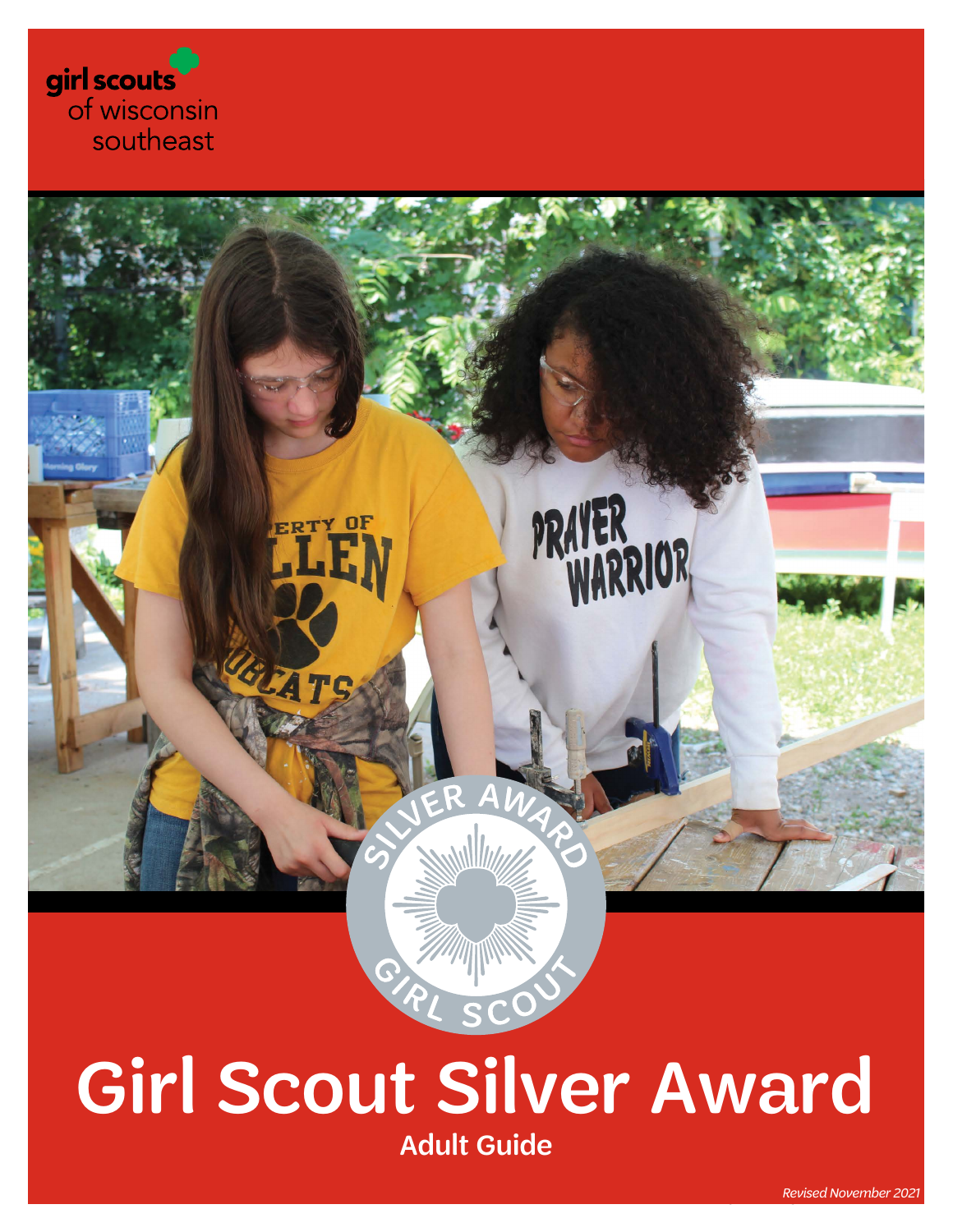As a Girl Scout volunteer, you are using your time and experience to help girls learn about themselves and the world around them, gain new skills, overcome challenges, and make a difference in their community. You are preparing them for a lifetime of caring about others in their community and the world. You will guide girls and make going for their Girl Scout Silver Award a fun and fulfilling experience. Plus, girls earn the highest award for a Girl Scout Cadette.

Your primary role as a volunteer is to support Girl Scout Cadettes as they complete a Girl Scout Cadette Journey and create a Girl Scout Silver Award project that improves their neighborhood or local community. After girls complete the Girl Scout Cadette Journey, including the Take Action project, the suggested minimum time for earning their Girl Scout Silver Award is 50 hours for an individual girl or each girl on the small team. Girls earn the award by focusing on an issue they care about; building a team; exploring their community; picking, planning, and putting their Girl Scout Silver Award project into action; demonstrating an understanding of sustainability and the wider world; and sharing what they have learned with others.

#### **Here are the steps that Girl Scout Cadettes will complete to earn the Girl Scout Silver Award:**

- 1. Go on a Girl Scout Cadette Journey (pre-requisite requirement).
- 2. Identify issues you care about.
- 3. Build your Girl Scout Silver Award team, or decide to go solo.
- 4. Explore your community.
- 5. Choose your Girl Scout Silver Award project.
- 6. Develop your project.
- 7. Submit your *Girl Scout Silver Award Project Proposal* to the council.
- 8. Make a plan and put it into motion.
- 9. Reflect, share your story, and celebrate.
- 10. Submit your *Girl Scout Silver Award Final Report* to the council.

Silver Award Training is available for Girl Scouts, adult volunteers, and parents/guardians to learn more about the award guidelines and processes. Silver Award Training is strongly encouraged and can be completed either in person or by watching the video training at *[gswise.org>About Girl Scouts>Our Program>Highest](https://www.gswise.org/en/about-girl-scouts/our-program/highest-awards/silver-award.html)  [Awards>Silver Award.](https://www.gswise.org/en/about-girl-scouts/our-program/highest-awards/silver-award.html)*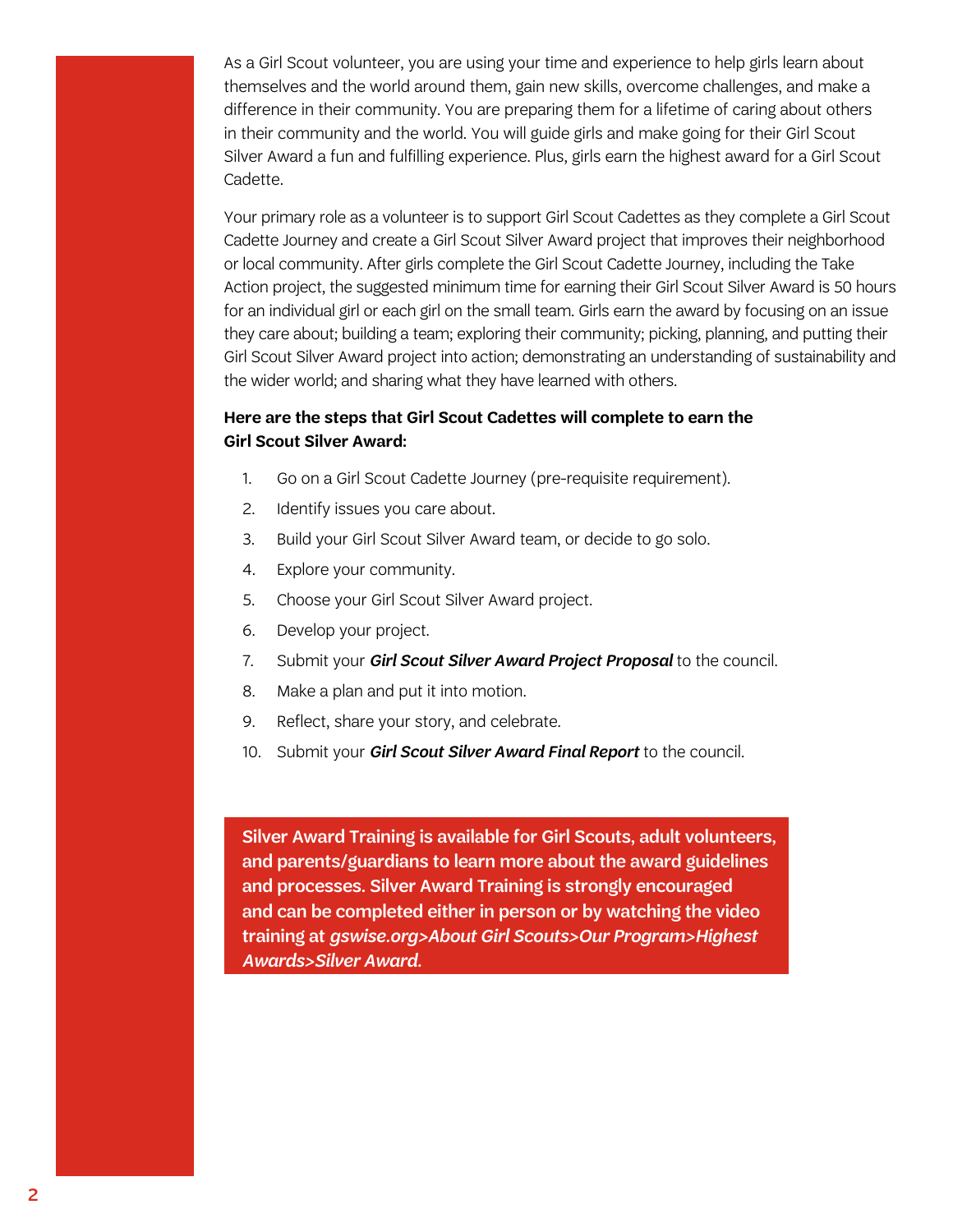**Step**

2

### **Tips for Volunteers**

The following are the steps Girl Scout Cadettes will complete to earn the Girl Scout Silver Award, along with tips for how you can help. Use these along with the girl guidelines for the Girl Scout Silver Award, which can be found at *[gswise.org>About Girl](https://www.gswise.org/en/about-girl-scouts/our-program/highest-awards/silver-award.html)  [Scouts>Our Program>Highest Awards>Silver Award.](https://www.gswise.org/en/about-girl-scouts/our-program/highest-awards/silver-award.html)*

### **Step 1: Go on a Girl Scout Cadette Journey**

### What girls do:

- Get a full experience, using the three keys to leadership: discover, connect, and take action.
- Gain skills from the Girl Scout Cadette Journey that will help them create, plan, and develop their award project.

### Why they do it:

- Girls gain the skills they need to create a Girl Scout Silver Award project that is based on an issue they care about in their neighborhood or local community.
- Girls apply the Girl Scout Promise and Law, which ensures they are honest and fair, friendly and helpful, considerate and caring, courageous and strong; that they respect themselves, others, and authority; and that they use resources wisely and take responsibility for what they say and do.

### Coaching tips:

- Encourage girls to talk about what they learned by completing a Journey. Use the tips in the Journey adult guides.
- Suggest they reflect and share where and how they applied the Girl Scout Promise and Law as they completed the Journey.

### **Step 2: Identify Issues You Care About**

### What girls do:

• Explore their interests and how those relate to issues that concern them.

### Why they do it:

• This step lays the foundation for girls to imagine new solutions for the issues that interest them.

### Coaching tips:

- Help girls explore their interests using the Issues Chart in the girl guidelines.
- Create an open, comfortable environment where girls (whether one girl or a group) can share their thoughts and ideas.
- Encourage girls to take time to think about what really matters to them. When something matters, it becomes a fun challenge to think of different solutions.
- Guide girls as they fill out their Issues Chart.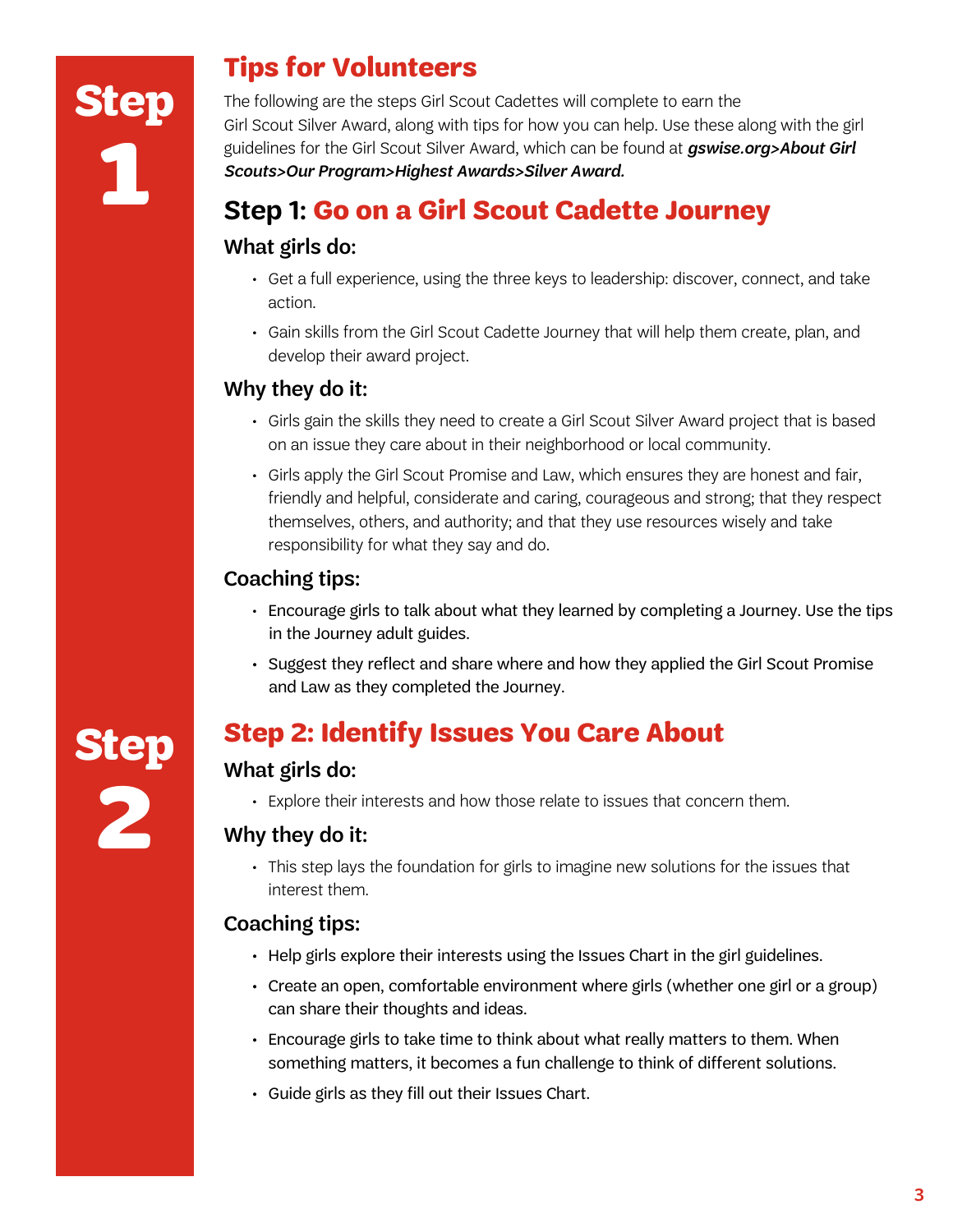### **Step 3: Build Your Girl Scout Cadette Team**

#### What girls do:

- Form a team of Girl Scouts (two to four Girl Scout Cadettes), non-Girl Scouts, or a combination of both. If other Girl Scout Cadettes are on the team, they can also earn the Girl Scout Silver Award. Each Girl Scout Cadette going for the Girl Scout Silver Award needs to play an active role in choosing, planning, and developing the team's Girl Scout Silver Award project.
- If working solo, independently connect with people in the community.
- Develop teambuilding skills.

#### Why they do it:

• Cooperative learning encourages team building, trust building, and problem solving.

#### Coaching tips:

- Encourage girls to demonstrate being a friend to every Girl Scout as they build their team.
- Work with girls to locate people in the community who might be able to help with their project.
- Use games and activities to promote team building.
- Use the following tips to help girls create and maintain a strong team at each step.

| <b>Traits of a</b><br><b>Good Team</b>                  | <b>Coaching Tips</b>                                                                                                                                                                                                                                                                                                                                                                        |
|---------------------------------------------------------|---------------------------------------------------------------------------------------------------------------------------------------------------------------------------------------------------------------------------------------------------------------------------------------------------------------------------------------------------------------------------------------------|
| Respect different<br>points of view<br>and ways of work | Encourage girls to promote an inclusive environment as they work on their<br>project.<br>Discuss ways that team members can respect each other and the diverse<br>backgrounds, viewpoints, and life experiences of the girls on the team.                                                                                                                                                   |
| Contribute to the<br>project                            | Encourage girls to make a task list for each girl on the team and how they can<br>participate in putting the project into motion.                                                                                                                                                                                                                                                           |
| Accept<br>constructive<br>suggestions                   | Talk to girls about the differences between constructive suggestions,<br>criticizing, and attacking. For example, if an idea is criticized, ask the girl who<br>gave the feedback whether she has any suggestions that might help make<br>the idea better.<br>Encourage girls to be courteous, considerate, and respectful of fellow<br>teammates by living the Girl Scout Promise and Law. |
| Work together<br>to create and<br>develop a plan        | Encourage girls to use their knowledge and skills to locate tools and<br>resources they need, and also to know when, where, and how to enlist the<br>help of others.                                                                                                                                                                                                                        |
| Solve problems                                          | Discuss how problem solving skills contribute to effective leadership.<br>Discuss some of the obstacles that may come up during their Girl Scout<br>$\bullet$<br>Silver Award project and how the team can work together to overcome them.                                                                                                                                                  |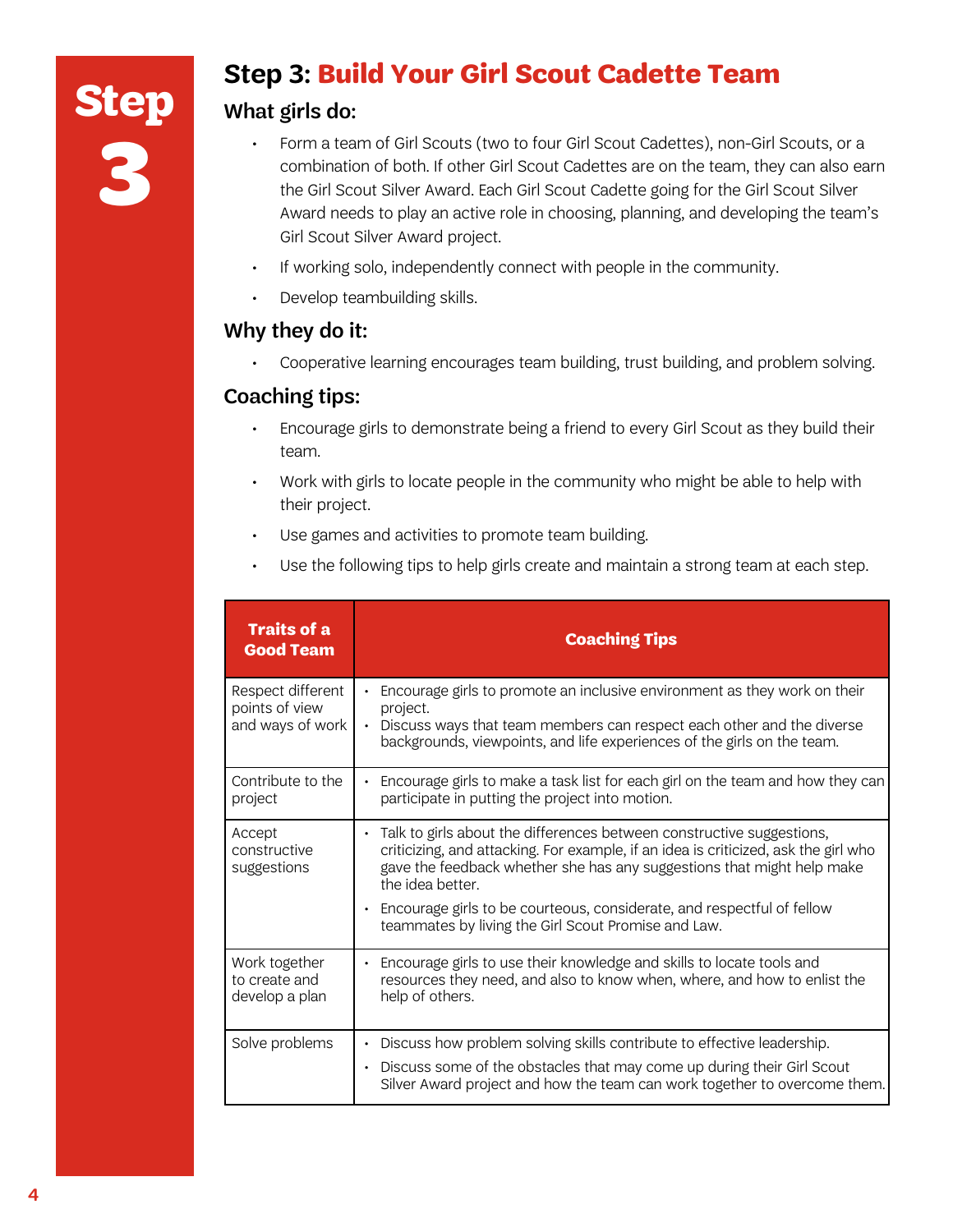

### **Step 4: Explore Your Community**

#### What girls do:

• By exploring their community, girls find out what their community needs are and where their areas of interest and community needs overlap. Girls move from thinking about issues they care about in general to finding specific problems, opportunities, or solutions they want to address.

### Why they do it:

• Getting to know their community is a learning experience in which girls take the time to see the world around them from different perspectives and to get ideas about what is needed and what is possible.

### Coaching tips:

#### **Observation and Exploration**

- Encourage girls to take time to explore their neighborhood and local community in a new way. Doing so will help them develop a new understanding of local issues, how issues are tackled, and how improvements are made.
- Encourage girls to have fun while they are out and about talking with people and exploring their community.
- If working with a small group of girls, encourage the group to share their individual observations from their community exploration and brainstorm ways that they can make a difference.

#### **Community Map**

- Guide girls as they draw a community map. Creating the map allows girls to observe different aspects of their community and look for what people need and what could improve their lives. By exploring and observing their community, girls connect with people who may help them with their Girl Scout Silver Award project.
- An example of a community map can be found at *[gswise.org>About Girl](https://www.gswise.org/en/about-girl-scouts/our-program/highest-awards/silver-award.html)  [Scouts>Our Program>Highest Awards>Silver Award](https://www.gswise.org/en/about-girl-scouts/our-program/highest-awards/silver-award.html)*.

#### **Connecting with the Community**

- Guide girls as they interview people in the community. By interviewing people they meet, girls improve their communication skills and begin to see how their time and talents can make an impact.
- Encourage girls to build a network of contacts they can reach out to later as they work on their Girl Scout Silver Award project.
- As girls meet and talk with new people, remind them to be safe and make sure adults know who they are meeting with, when they will return home, and which adults or other girls are accompanying them.

**Note:** Girls are likely to research information online for their project, so discuss the *Girl Scout Internet Safety Pledge* (*https://www.girlscouts.org/en/footer/help/internet-safetypledge.html*) and encourage girls to commit to the pledge.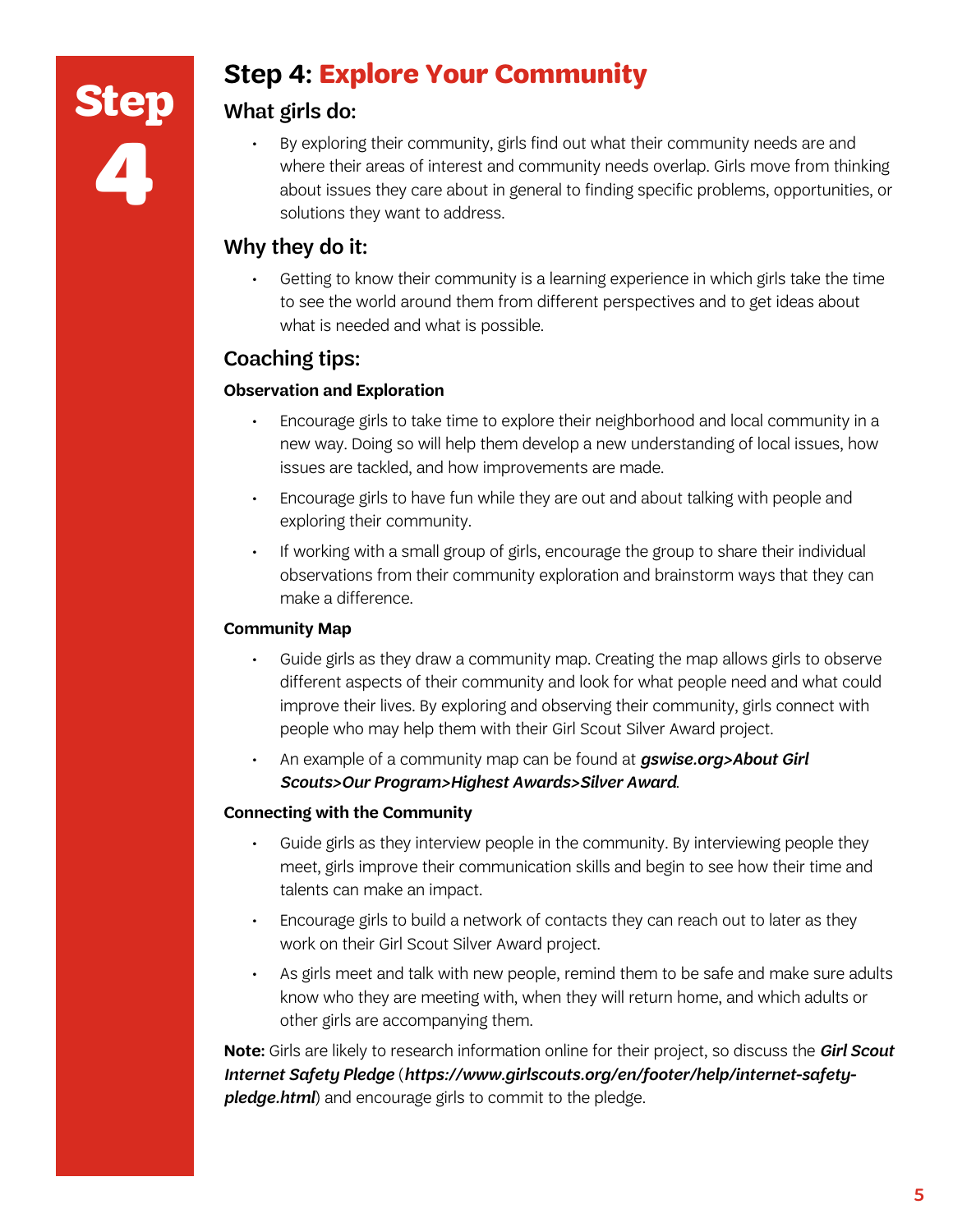### **Step 5: Choose Your Silver Award Project**

### What girls do:

• Decide, as an individual or a small team, which issue they would like to address and identify the root cause or underlying reason for the issue that their project will address.

### Why they do it:

- Girls will have a better chance of ensuring that the solution they come up with works and is long lasting if they address the root cause of the problem.
- If the girls care about the issues they have chosen, they will be engaged and enjoy working on the Girl Scout Silver Award project.

### Coaching tips:

- Guide girls as they review their Issues Chart, community map, and interview notes.
- Help them understand that a Girl Scout Silver Award project is a project that addresses the root cause of a problem in the local neighborhood or community and brings about lasting change. Use the examples in the Girl Guidelines.
- Encourage girls to choose a project that is either based on what matters most to them or based on where they think they can create the most positive change. Making a pro/con list is helpful.
- Encourage girls to think about the leadership skills they will use during the course of their Girl Scout Silver Award project and how these skills can help them understand what they are capable of accomplishing.
- Some projects will require money earning. Girls may need to come up with ideas for how they can cover expenses. Encourage girls to complete the **budget sheet**, included in the Girl Guidelines. All money-earning projects need to be approved by the council. Follow the money-earning guidelines available at *[gswise.org](http://www.gswise.org)*.
- Remind girls to be realistic about their project choice. Encourage them to think about the greatest good they can bring about based on their available time and resources.
- Girls may need the help of an expert who can act as a project advisor. This is optional and depends on the project.
- To ensure everyone is clear about what they want to do and why, after girls choose their project, ask them to answer the following questions: What is the project? Why does it matter? Who will it help?
- Remember that Girl Scouts are not allowed to solicit money on behalf of other organizations.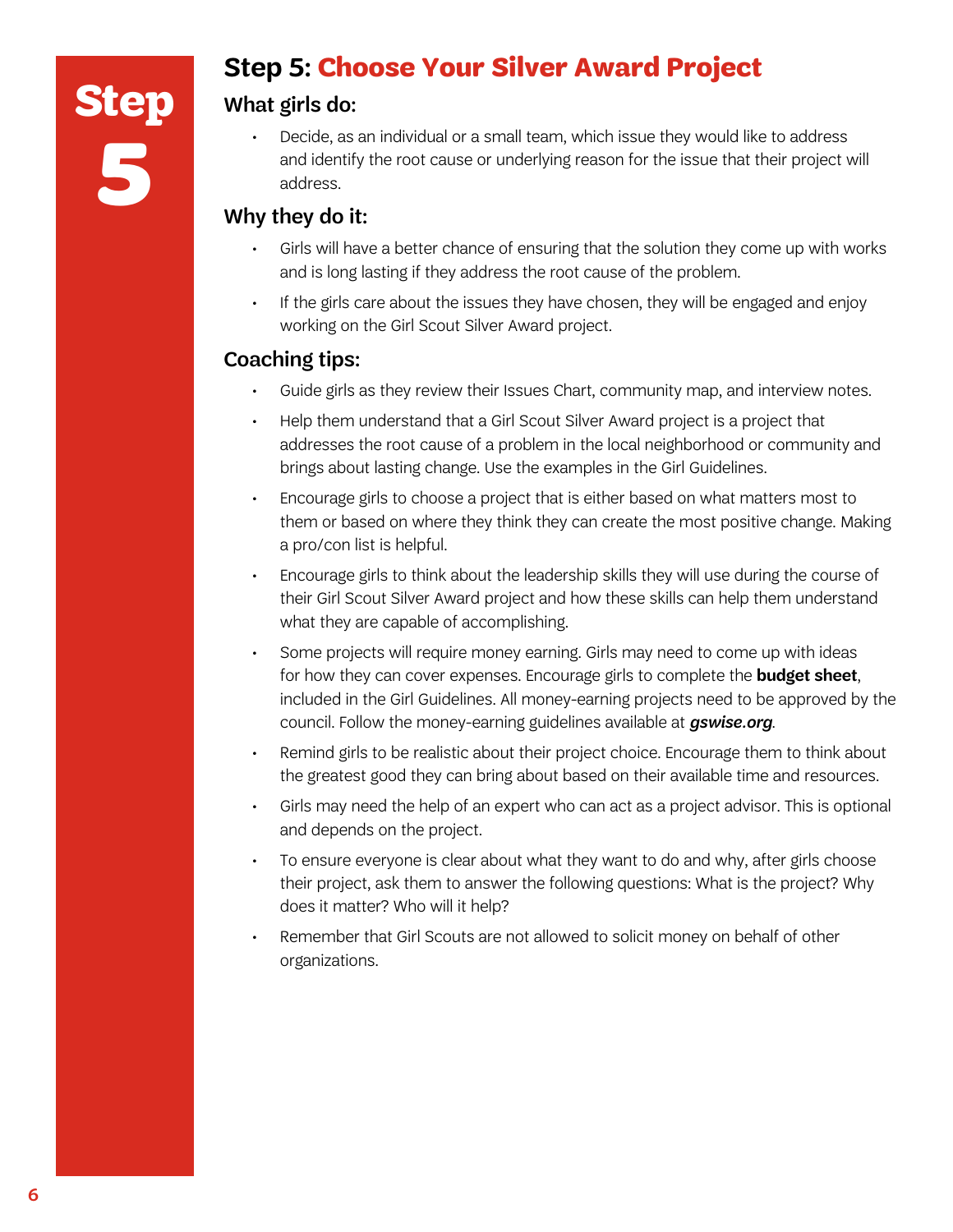### **Step 6: Develop Your Project**

### What girls do:

• Develop a plan for creating measurable and sustainable impact in the neighborhood or local community.

### Why they do it:

• Girls learn through taking the initiative on their own and engaging in hands-on activities that help them gain new skills.

### Coaching tips:

- Before girls start developing their project, encourage them to answer the questions in their guidelines.
- Discuss what the girls hope to accomplish with this project and why it matters to them.
- Partner with girls to create a timeline, set up a budget, and locate resources for their project.
- Pose the following questions to help girls think about sustainability:
	- $\Box$  Does the issue that was chosen address a need in the neighborhood or local community?
	- $\Box$  Has the root cause of the problem been identified?
	- $\Box$  How have other people addressed this issue in a different place or a different situation?
	- $\Box$  Can the solution last after you have earned your award?
	- $\Box$  Do you know who might be able to continue your project in the future?
	- $\Box$  Can the project be expanded later?
	- $\Box$  How would you share your project so other people can be inspired to get involved after you earn your award?
- Help girls ensure sustainability in their project by encouraging them to:
	- $\Box$  Focus on ways that others can keep the project going.
	- $\Box$  Partner with people in the community who can carry the project into the future. Community groups, civic associations, non-profit agencies, local government, and religious organizations make great partners.

Refer to the two examples of Girl Scout Silver Award projects that are sustainable in the Girl Guidelines.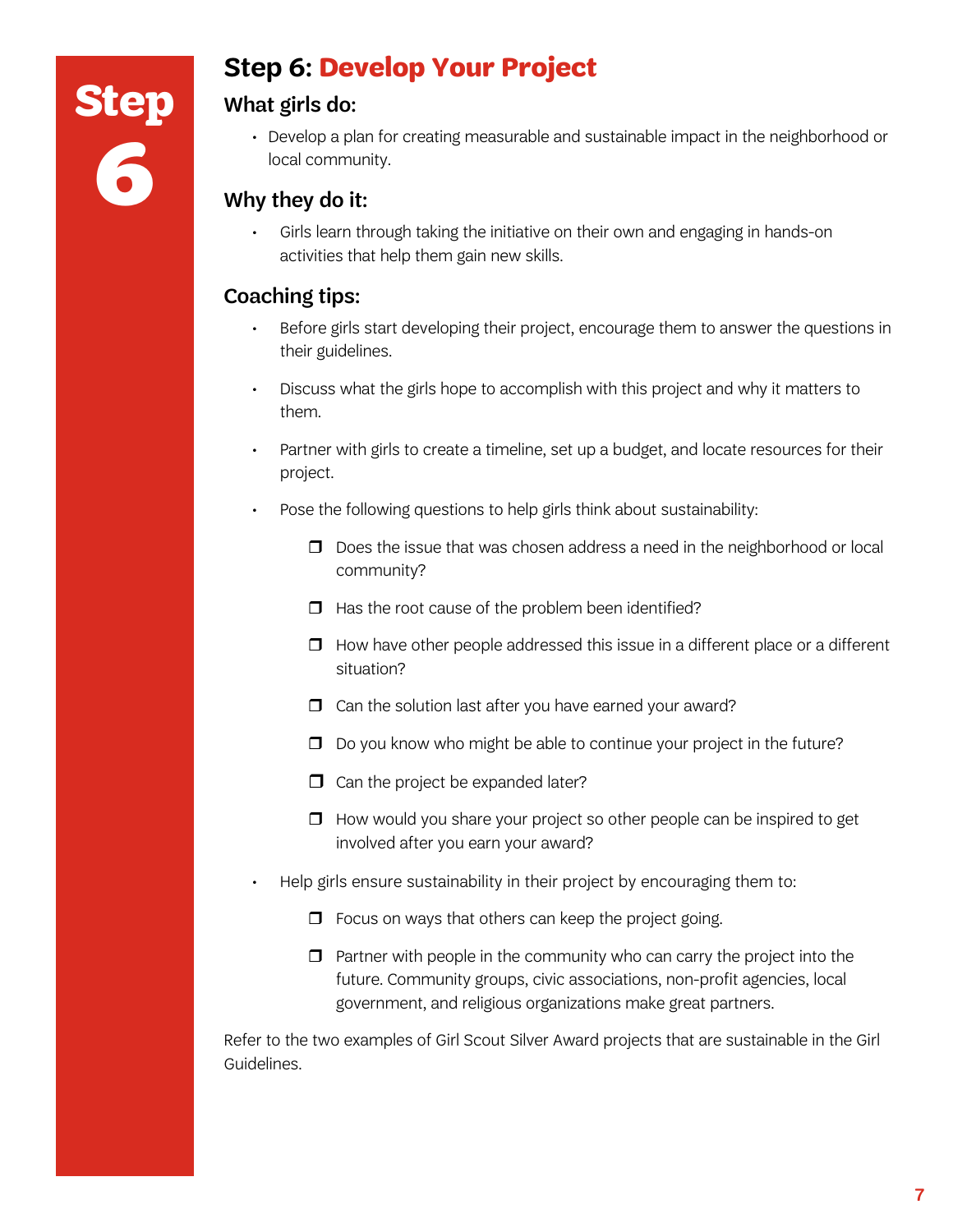### **Finding a Project Advisor**

Although this is not required as part of the Girl Scout Silver Award, some girls might want to enlist the help of an expert who can answer specific questions about their issue. This person can be the team or individual girl's project advisor.

If girls choose to work with a project advisor, guide them as they make their decision. Discuss who might work best. This could be someone they met while researching issues or someone they have not yet met, but who is familiar with their issue. Offer suggestions: a local business owner, an official at City Hall, a teacher?

**Follow the guidelines set by** Girl Scouts of the USA and Girl Scouts of Wisconsin Southeast. Project advisors need to complete a Criminal Background Check at *[gswise.org>](https://mygs.girlscouts.org/volunteer) [Volunteer>Volunteer Today](https://mygs.girlscouts.org/volunteer).*

### **Making a Global Connection**

Encourage girls to research how others around the globe deal with their issue. Encourage girls to consider how they might be able to extend the reach of their project into other communities besides their own. Are there ways to share their plan with other communities who are facing the same issue? Can the girls create a plan that other people could use to replicate their project in other communities?

Through connecting with new friends outside of their immediate community, girls learn how others have solved similar issues and determine if the ideas of others can help with their plan.

Girl Scout Silver Award projects are approved at the troop level, you do not need council permission. After your Girl Scout volunteer has approved your project, girls should submit a *Girl Scout Silver Award Project Proposal* to the council, in their own words, at least two weeks before they wish to begin their project. Girls submit one proposal per project.

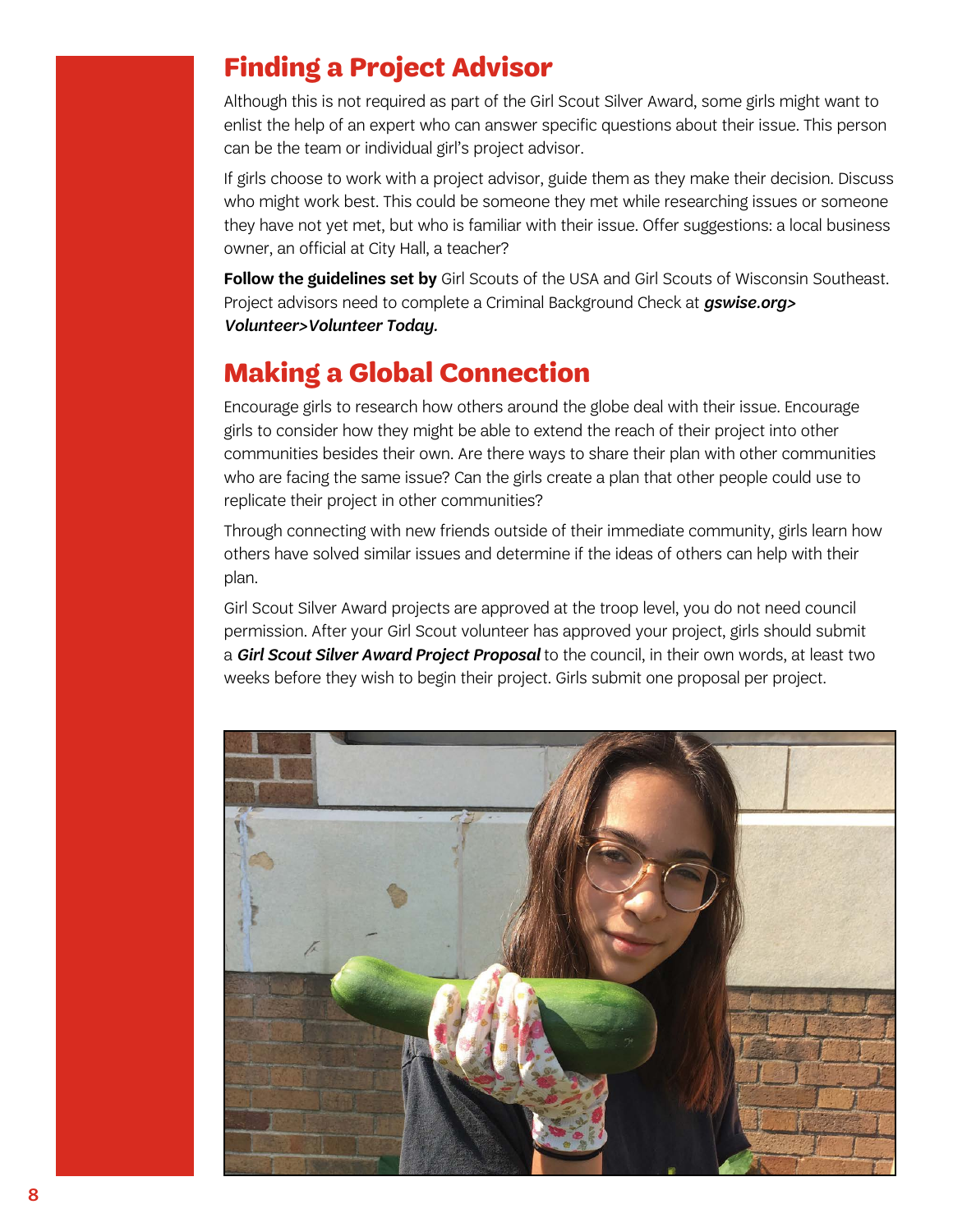### **Step 7: Make a Plan and Put it Into Motion**

### What girls do:

Write a list of what they need to accomplish, who will be doing which tasks, and when tasks need to be completed using their Planning Chart, included in the Girl Guidelines.

### Why they do it:

- Girls build critical thinking skills and become creative problem solvers as they address challenges, work cooperatively with their team, and stay open to new ways of work.
- Girls use their leadership skills to create a project in their community that has measurable and sustainable impact.

### Coaching tips:

- Let girls take the lead to plan and implement their project.
- Guide girls as they fill out their Planning Chart.
- Encourage girls to keep a to-do list of what they would like to accomplish with their project.

This can be the most fun and rewarding step in earning the award. Seeing the project happen can be very exciting! Keep in mind things sometimes do not go exactly as planned and help girls persevere through challenging times.

**Have fun! Keep things light-hearted. Take a team picture, encourage girls to come up with a fun name for their team, and be creative!** 

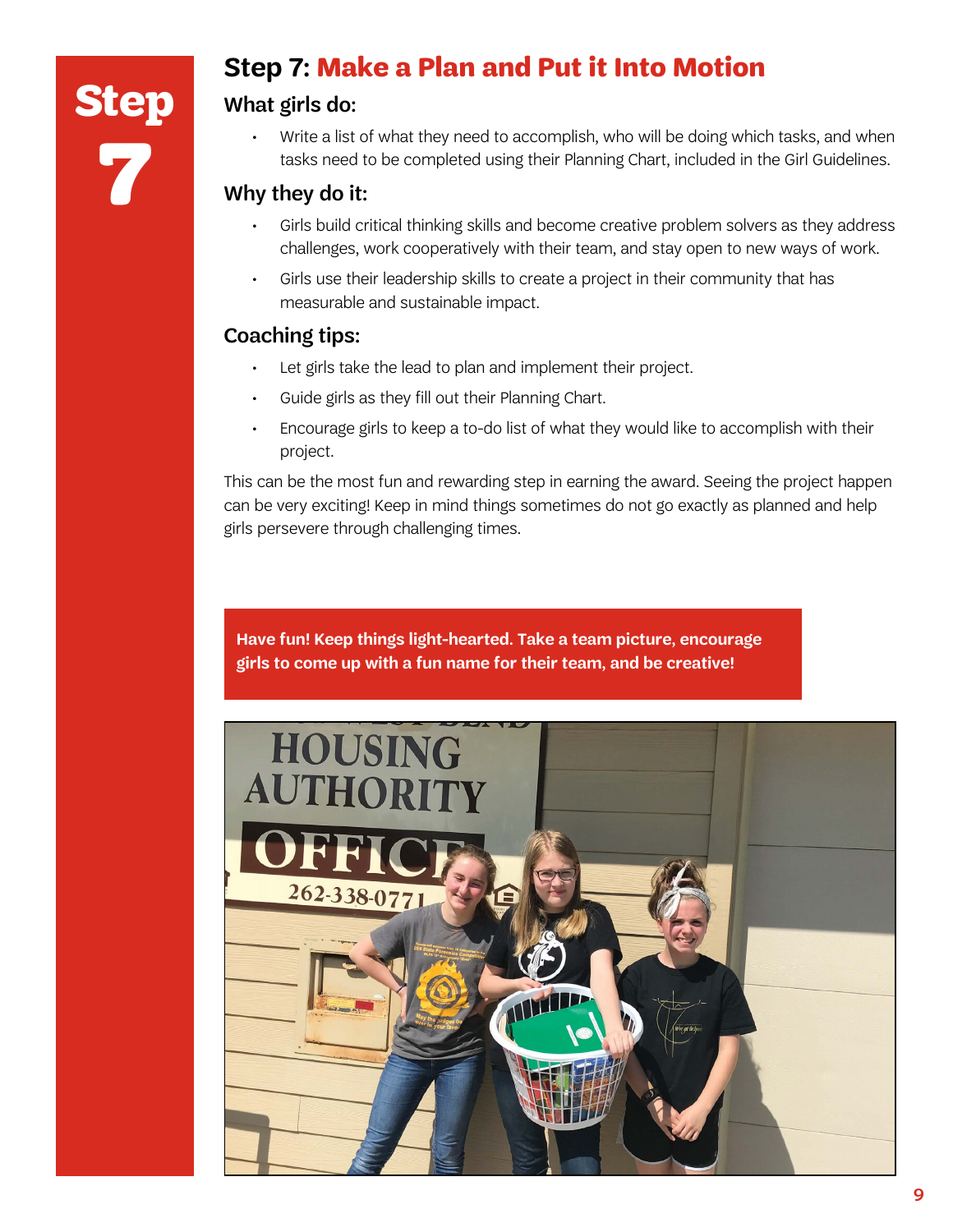

### **Step 8: Reflect, Share Your Story, and Celebrate**

### What girls do:

- Reflect on what they have achieved.
- Share their experiences to educate and inspire others to act.
- Discuss the impact the project made on themselves and their community.
- Celebrate their accomplishment.

#### Why they do it:

- Reflection promotes critical thinking and helps broaden girls' perspectives about the world and how they can help.
- Through reflection, girls understand the impact of their project on the community and how it might relate to others in other communities.
- Demonstrating to an audience what girls have learned sets the stage for even broader impact.
- Spreading the word encourages girls to think about what they have learned and helps them inspire others to make things better.
- Sharing and demonstrating their project achievements helps girls see what they learned and sets the stage for even broader impact.

#### Celebration:

Girls earn their Silver Award at the time the project is completed and approved by the coleaders. An optional Highest Award Celebration event is held annually for girls who have earned this award. Girls must be current members during the membership year of the council's celebration to attend. Final Reports are due March 1 to be recognized at that year's celebration.

#### Coaching tips:

- Guide girls as they use the insight they gained from answering the reflection questions in their Girl Guide to spread the word and inspire others to act.
- Discuss the impact the experience had on girls, their team, and their community.
- Help girls share their experience and efforts with a wider audience. Remind them about the Girl Scouts' Internet safety pledge, and encourage them to visit the following web sites to share their stories:
	- Girl Scouts of the USA:
		- *[forgirls.girlscouts.org/map-it-girls-changing-the-world/](http://forgirls.girlscouts.org/map-it-girls-changing-the-world/)*
	- World Association of Girl Guides and Girl Scouts:
		- *[wagggs.org/en/projectsTaking it Global: tigweb.org](http://wagggs.org/en/projectsTaking it Global: tigweb.org )*
	- Global Youth Service Day: *[globalyouthserviceday.org](http://globalyouthserviceday.org)*
- Make the sharing experience fun and honor the achievement by encouraging the girls to be creative in how they capture others' imaginations. Girls can make a video, write an essay, or organize a fun event where they can present to the community what their project is about and what they have learned.
- Use the Leadership Outcomes/Possible Indicators Chart at the end of this guide to help girls reflect on their experience.

Your hard work and dedication has helped an individual Girl Scout Cadette or team of Girl Scout Cadettes become leaders who used their talents to positively impact their community. Congratulations! **Celebrate the accomplishment!**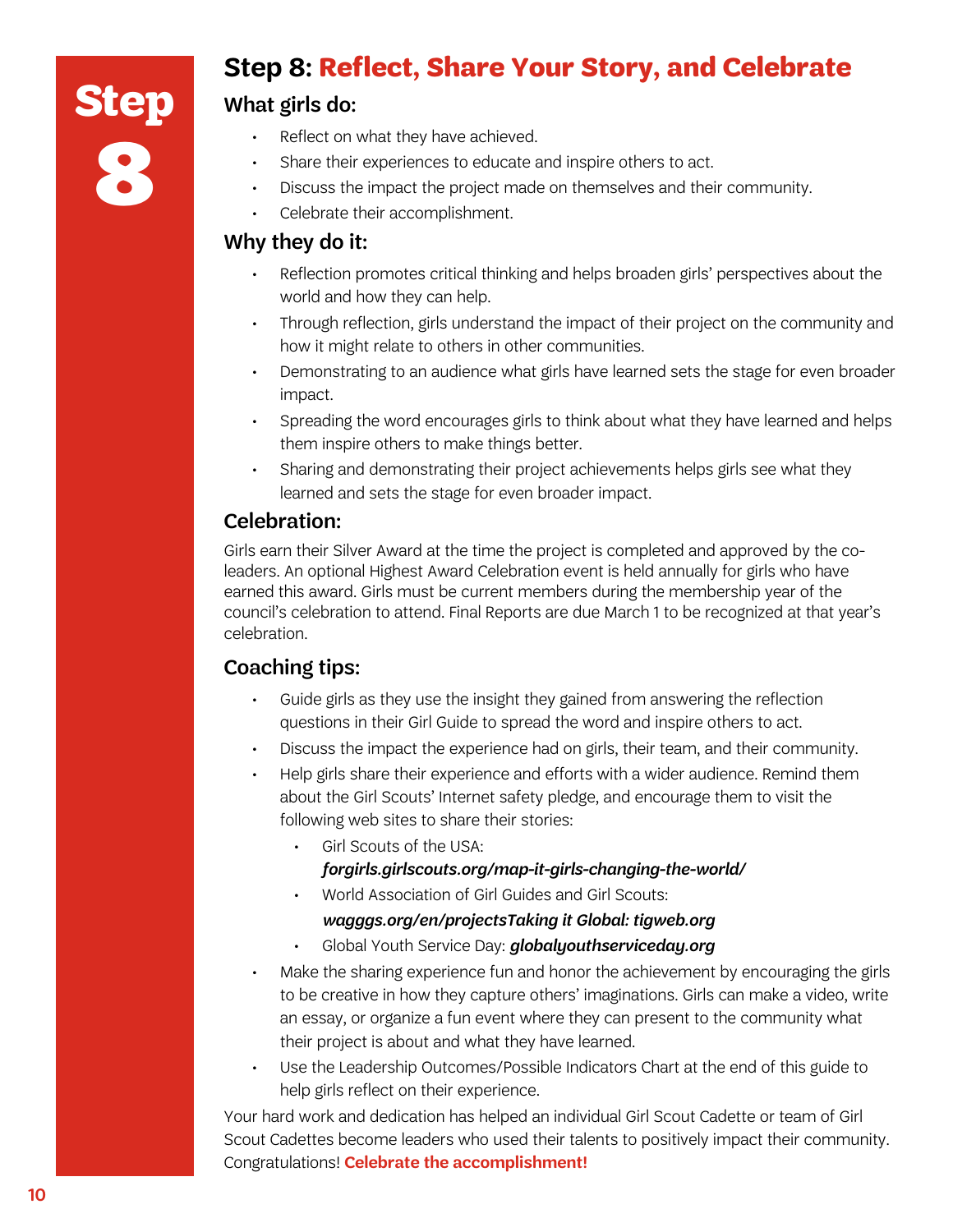### **Project Tips**

### **Before you begin your project**

- **T** Girl Scout Membership: Ensure girls' Girl Scout memberships remain current while they are working on all steps of the Girl Scout Silver Award.
- r **Submitting a Project Proposal:** Submit a *Girl Scout Silver Award Project Proposal* two weeks before beginning the project.
- r **The online form for each project is available at** *[gswise.org>About Girl Scouts>Our](https://www.gswise.org/en/about-girl-scouts/our-program/highest-awards/silver-award.html)  [Program>Highest Awards>Silver Award](https://www.gswise.org/en/about-girl-scouts/our-program/highest-awards/silver-award.html)*

### **During your project**

- **T** Safety: Consult *Girl Scout Safety Activity Checkpoints* for potential safety issues and program standards regarding every aspect of the project including, but not limited to, adult/child ratios, first aid or CPR-certified adults, and money earning.
- **T** Money matters: All money-earning projects need to have approval from the Girl Scouts of Wisconsin Southeast. For council money earning guidelines, refer to *[gswise.org](http://www.gswise.org)*. For approval, complete the *Group Money Earning Application* form, available at *[gswise.org](http://www.gswise.org)*.
- $\Box$  Grants: If interested in funding your project through a community grant, contact the council first at 800-565-4475 or *[customercare@gswise.org](mailto:customercare%40gswise.org?subject=)* to be connected to our Philanthropy team who will work with girls on the application and reporting process.
- $\Box$  **Pictures:** Don't forget to take pictures throughout your project. You must collect **completed Photo Release Forms from everyone in the photo.**
- **T** Working with the press: Inform Girl Scouts of Wisconsin Southeast (GSWISE) before seeking attention from the media and work with GSWISE regarding press releases.
- **T** Contracts: Only the CEO or designee can sign agreements or contracts on behalf of GSWISE.
- $\Box$  **Insurance:** You need to purchase Plan 2 Insurance for non-registered Girl Scouts involved in your project. Complete the *Mutual of Omaha Plan 2 Enrollment Form* and submit with payment at least two weeks prior to your event or activity.

#### **When you complete your project**

- r **Submit your final report:** Submit a *Girl Scout Silver Award Final Report* found at *[gswise.org>About Girl Scouts>Our Program>Highest Awards>Silver Award](https://www.gswise.org/en/about-girl-scouts/our-program/highest-awards/silver-award.html).*
- $\Box$  Get recognized at the council-wide Highest Awards Celebration! To attend and receive your recognitions, your report needs to be received by **March 1.**

**When your Girl Scout Silver Award project is complete, submit your Girl Scout Silver Award Final Report to the council.**